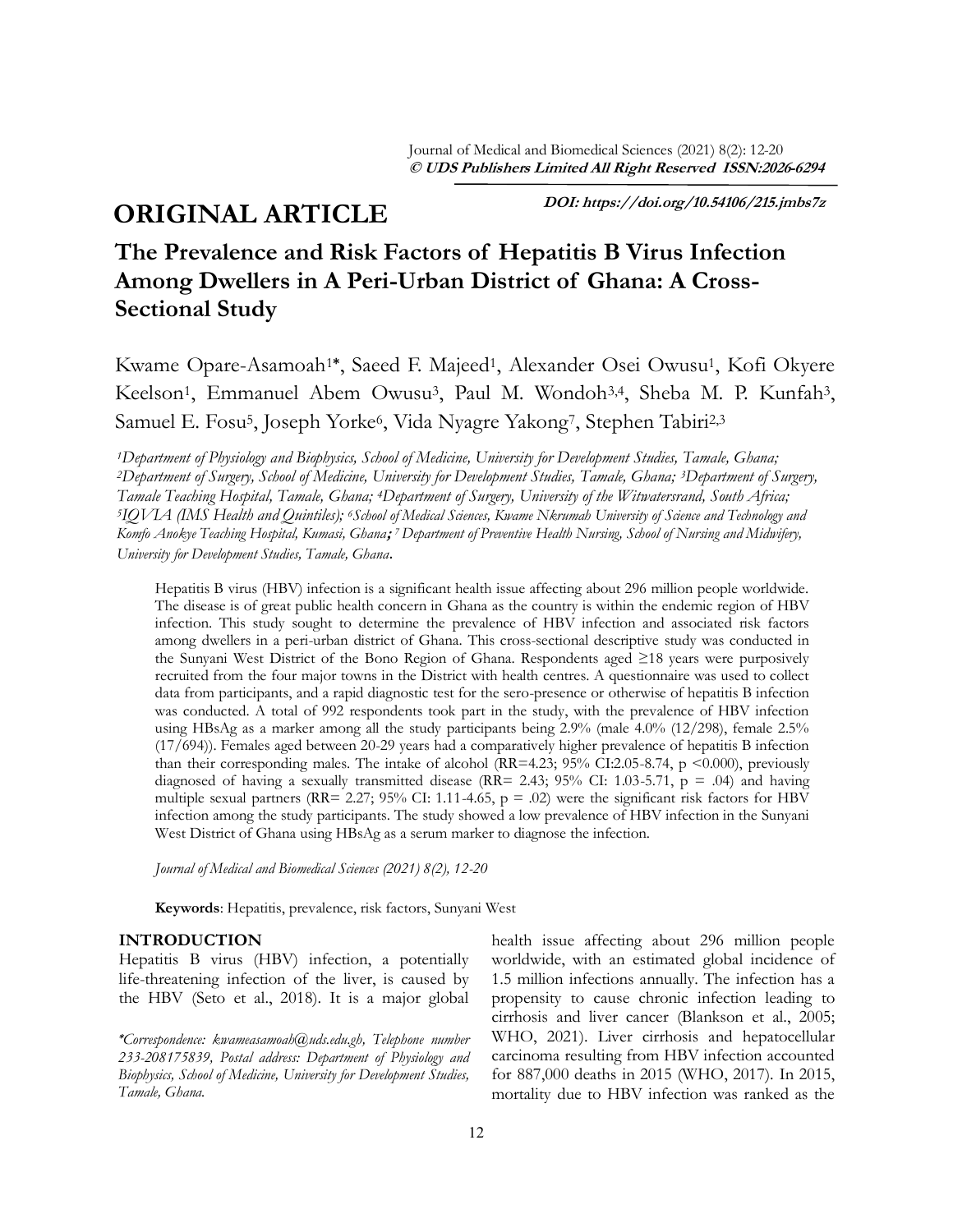fifteenth-highest cause of death globally, with an estimated 887 000 deaths occurring mainly due to liver cirrhosis and cancer (Lavanchy and Kane, 2016; Si et al., 2019).

Hepatitis B virus infection patterns vary globally, with about 45% of the world's population living in areas of endemicity for HBV infection where transmission is acquired perinatally and during early childhood (Goldstein et al., 2005; Wasley et al., 2010; WHO, 2017). Another 43% live in Intermediate endemicity areas where multiple modes of contracting the disease, such as intravenous drug use, multiple sexual partners, and perinatal transmission, are common (Seto et al., 2018). Geographically, the prevalence of HBV is highest in the World Health Organization (WHO) African and Western Pacific Regions, with these two regions accounting for 6.1% and 6.2% of the global prevalence, respectively (MacLachlan and Cowie, 2015; Ofori-Asenso and Agyeman, 2016). However, in the WHO European, Eastern Mediterranean and South-East Asia Regions, the prevalence is 1.6%, 3.3%, and 2.0% of the general population, while the Americas' WHO Region has a prevalence of 0.7% (Lavanchy and Kane, 2016). HBV infection is highly endemic in Africa, with an estimated 5-8% of the population being infected, especially in West and Central Africa (Parkin et al., 2005; Schweitzer et al., 2015; WHO, 2017). In Ghana, as with other African countries, the disease is a significant public health concern as 25% of individuals who become infected during infancy and about 15% of those infected after infancy die of liver cancer or cirrhosis (Perz et al., 2006). A 2013 index of the global burden of disease by Sweitzer et al. estimated the prevalence of the infection in Ghana to be 12.9% (Schweitzer et al., 2015). While a systematic review of prevalence studies of HBV infection in Ghana between 1995-2015 pegged the prevalence of the infection in Ghana to be 10-15% (Ofori-Asenso and Agyeman, 2016).

Prevalence studies of HBV infection in some regions of Ghana have been done. Nkrumah et al. (2011) in a retrospective study in Agogo, a community in the Ashanti Region ofGhana, noted a 10.5% prevalence of the infection in blood donors. A study at the Tamale Teaching Hospital in the Northern Region of Ghana in 2012 identified a 10.8% prevalence of HBV among voluntary blood **The Prevalence and Risk Factors of Hepatitis B**  Opare-Asamoah *et al.,*

donors and 11.6% in replacement donors (Dongdem et al., 2012). Mutocheluh et al. (2014) determined the prevalence of the infection in prospective blood donors within the Techiman Municipality of the Brong-Ahafo Region to be 14.6%. Still, a more recent study in the same region at the Dormaa Municipality found a 10.2% prevalence of HBV infection among parturient women (Adjei et al., 2018). To the best of our knowledge, there's no data on the prevalence of HBV infection and its associated risk factors in the Sunyani West District of Ghana, a void this work will fill. Therefore, this study aimed to assess the prevalence of HBV infection and associated risk factors in this peri-urban district of Ghana to guide policy on reducing the disease burden.

# **MATERIALS AND METHODS**

#### **Study site**

This study was conducted in the Sunyani West District, a peri-urban district in the Bono Region of Ghana. The District has an estimated population of 108,111 with males constituting 49.2% (53,186) and females 50.8% (54,925) giving a male:female ratio of approximately 1:1 (GDHS, 2014). The District has four major towns, namely Nsoatre, Fiapre, Kwatre, and Chiraa. These towns were purposively selected for the study because they each have a health care facility with a HBV infection counseling units.

#### **Study design and population**

This cross-sectional study was conducted from July 2019 to June 2020 among respondents aged ≥18 years who have resided in the Sunyani West District for at least 12 months. This age group was the last batch of unvaccinated individuals before the introduction of the universal Hepatitis B vaccination programme as part of the Expanded Programme on Immunization (EPI) by the Ministry of Health and Ghana Health Service (GHS) in 2002 (Le Gargasson et al., 2015). Study participants who reported to the health care facilities were conveniently recruited and counseled. A thumb-printed consent to participate was obtained from all those who agreed to participate in the study.

A self-designed structured questionnaire was used to collect information on participants'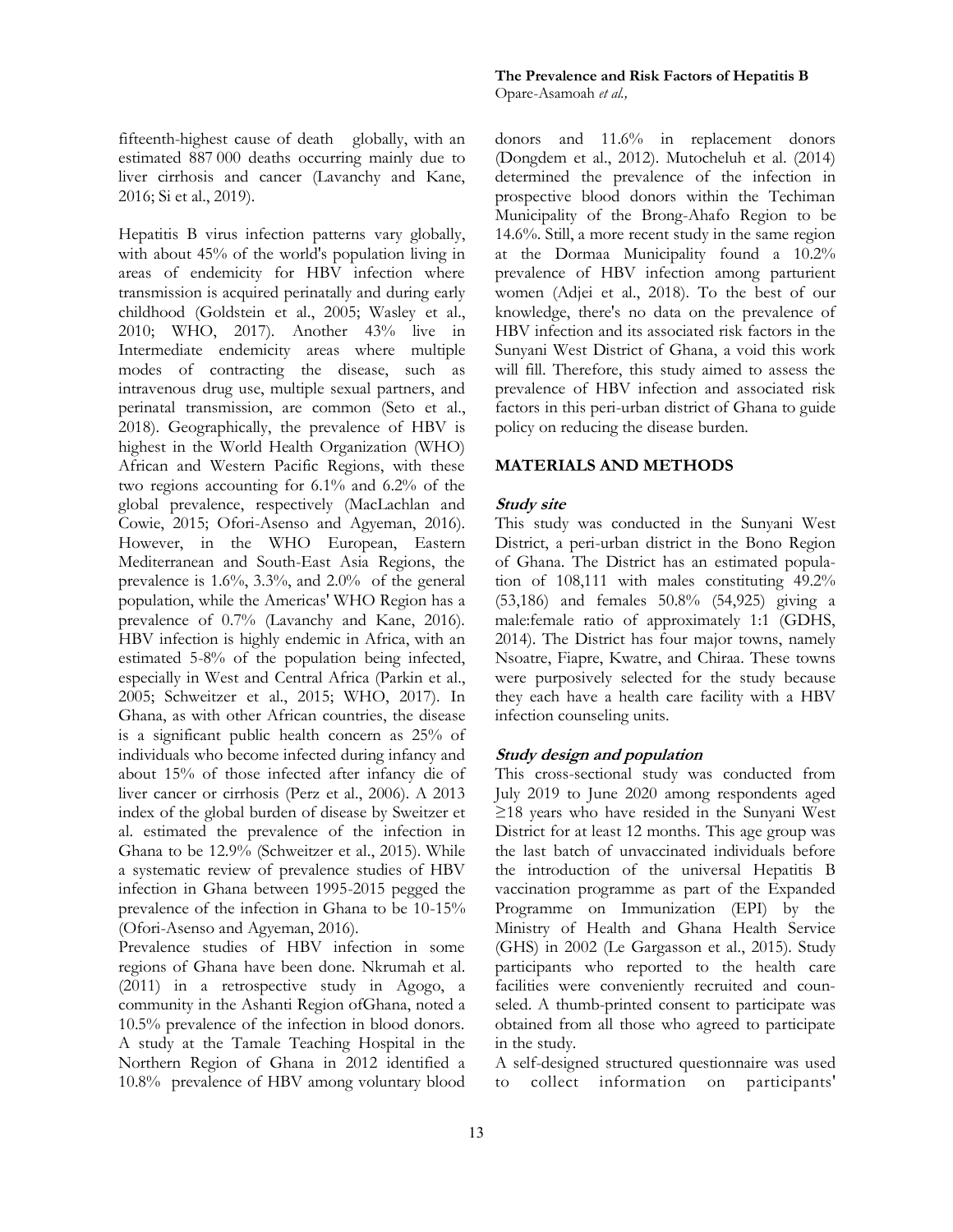#### **The Prevalence and Risk Factors of Hepatitis B**  Opare-Asamoah *et al.,*

| Variables                  | $n(^{0}/_{0})$  |
|----------------------------|-----------------|
| Age (years)                |                 |
| Mean $\pm$ SD              | $32.3 \pm 12.1$ |
| $< \! 20$                  | 147 (14.8)      |
| $20 - 29$                  | 335 (33.8)      |
| $30 - 39$                  | 252 (25.4)      |
| $40 - 49$                  | 169 (17.0)      |
| >50                        | 89 (9.0)        |
| Gender                     |                 |
| Male                       | 298 (30.0)      |
| Female                     | 694 (70.0)      |
| Marital status             |                 |
| Single                     | 452 (45.6)      |
| Married                    | 455 (45.9)      |
| Separated                  | 38(3.8)         |
| Widowed                    | 47 $(4.7)$      |
| <b>Employment status</b>   |                 |
| Unemployed                 | 286 (28.8)      |
| Salaried worker            | 225 (22.7)      |
| Self-employed              | 481 (48.5)      |
| Religion                   |                 |
| Christian                  | 853 (86.0)      |
| Islam                      | 116 (11.7)      |
| Others                     | 23(2.3)         |
| Highest level of education |                 |
| None                       | 113 (11.4)      |
| Basic                      | 352 (35.5)      |
| Secondary                  | 323 (32.5)      |
| Tertiary                   | 204 (20.6)      |

**Table 1. Socio-demographic characteristics of the study participants**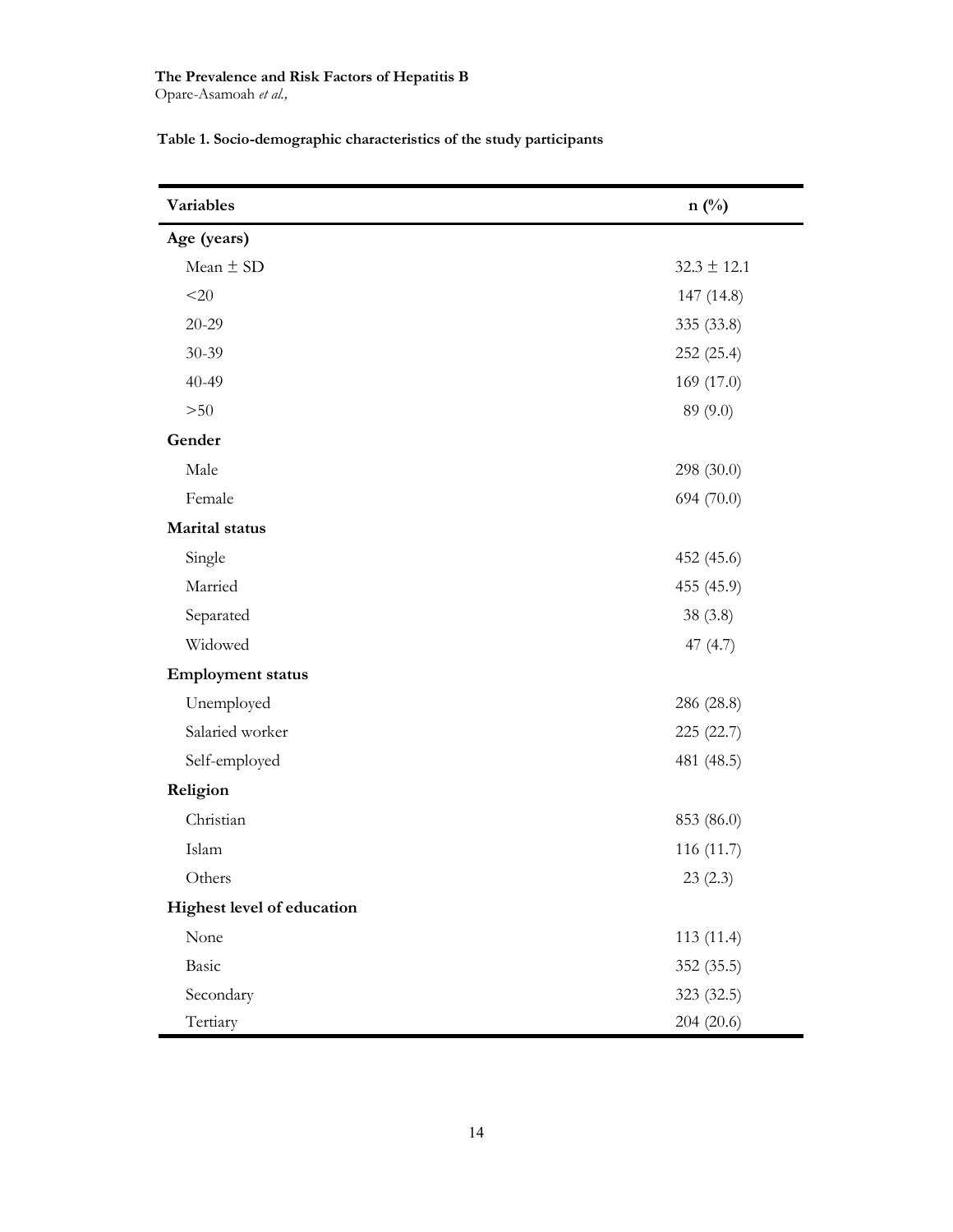socio-demographic characteristics, lifestyle activities, health-seeking behaviors and HBV sero-prevalence status. The questionnaire's test items were pretested among 40 respondents in the Sunyani East District, a district with a similar socio-demographic characteristic for consistency and understanding of the test items. The results of the pretest were not included in the final analysis. A capillary blood sample was obtained from all the study participants to test for seropositivity or otherwise of HBV infection.

# **Blood sample collection and hepatitis B virus infection testing**

Two millilitres of venous blood was aseptically obtained from all study participants through a venipuncture into a microtainer containing ethylene di-amine tetra-acetic Acid (EDTA) (BD, USA) and made to settle for 30 mins after which the serum was extracted. The serum sample obtained was tested for the sero-presence or otherwise of the HBV surface antigen by a commercial rapid diagnostic kit, The DiaSpot one step HBV (Diaspot Diagnostics, USA). This test employs the use of the chromatographic lateral flow technique and colloidal gold conjugated monoclonal antibodies reactive to HBsAg (sAb-Au). The test kit has been extensively used to detect HBV among diverse populace (Frambo et al., 2014; Noubiap et al., 2015). A seropositive result is obtained if there are two red bands on the test kit. A single red band at the control line indicates a negative result, and the absence of a red band at the control indicates an invalid result. All initial positive samples were retested with the same diagnostic kit for confirmation. There was no disparity in the positive test outcome after retesting. Participants who tested positive were referred to the respective HBV infection treatment and counseling units of the individual health centres for counseling and treatment according to established protocols. All positive and negative test samples and used kits were disposed of according to laid down protocols at the facilities. Ethical clearance for the study was sought from the Ethical Review Committee of the Tamale Teaching Hospital, Tamale, Ghana  $(TTHERC/21/07/19/03)$ .

# **Statistical analysis**

All completed questionnaires and corresponding HBsAg results were entered into and analysed with

#### **The Prevalence and Risk Factors of Hepatitis B**  Opare-Asamoah *et al.,*

Microsoft Excel, 2007 and R statistical programming language. Continuous variables were presented as mean ± SD while categorical data are reported as proportions and percentages. The relative risk was reported for the risk of participants being infected with HBV. For all statistical analyses, a p-value <0.05 was set as the level of statistical significance.

# **RESULTS**

# **Socio-demographic characteristics of the study participants**

In all, 992 respondents with a mean age of 32.3  $\pm 12.1$  years took part in the study. The majority, 33.8% (335), was within 20-29 years, with 69.9% (693) females. Most 69.9% (692) of the respondents were females, with 45.8% (453) being married. The majority, 48.6% (481), 86.0% (851) and 35.4% (350), respectively, were self-employed, Christians and had obtained a basic level of education as their highest level of education (Table 1).

# **Prevalence of hepatitis B virus infection among the study groups**

The prevalence of HBV infection using HBsAg as a marker among the study participants was 2.9%, with the prevalence in males being 4.0% (12/298) and in females 2.5% (17/694).

Figure 1 shows the prevalence of HBV infection across different age groups and gender using HBsAg as a marker. Female participants aged 20-29 years had the highest prevalence of 0.71%, followed by males aged 20-29 years and females aged 30-39 years (0.51%). A higher prevalence of HBV infection was observed among males (0.40%) in the age category of 40-49 years compared to females (0.30%) within the same age group.

Risk factors associated with hepatitis B virus infection among the study participants

Presented in Figure 2 is the association of various lifestyle activities and health-seeking behaviours as risk factors for being HBV positive using HBsAg as a marker. It was noted that respondents who drink alcoholic beverages were about four times more likely to be infected with HBV (RR=4.23; 95% CI:2.05-8.74, p <0.000). With those who had been previously diagnosed with a sexually transmitted disease (RR= 2.43; 95% CI: 1.03-5.71, p = .04) and those with multiple sexual partners (RR= 2.27;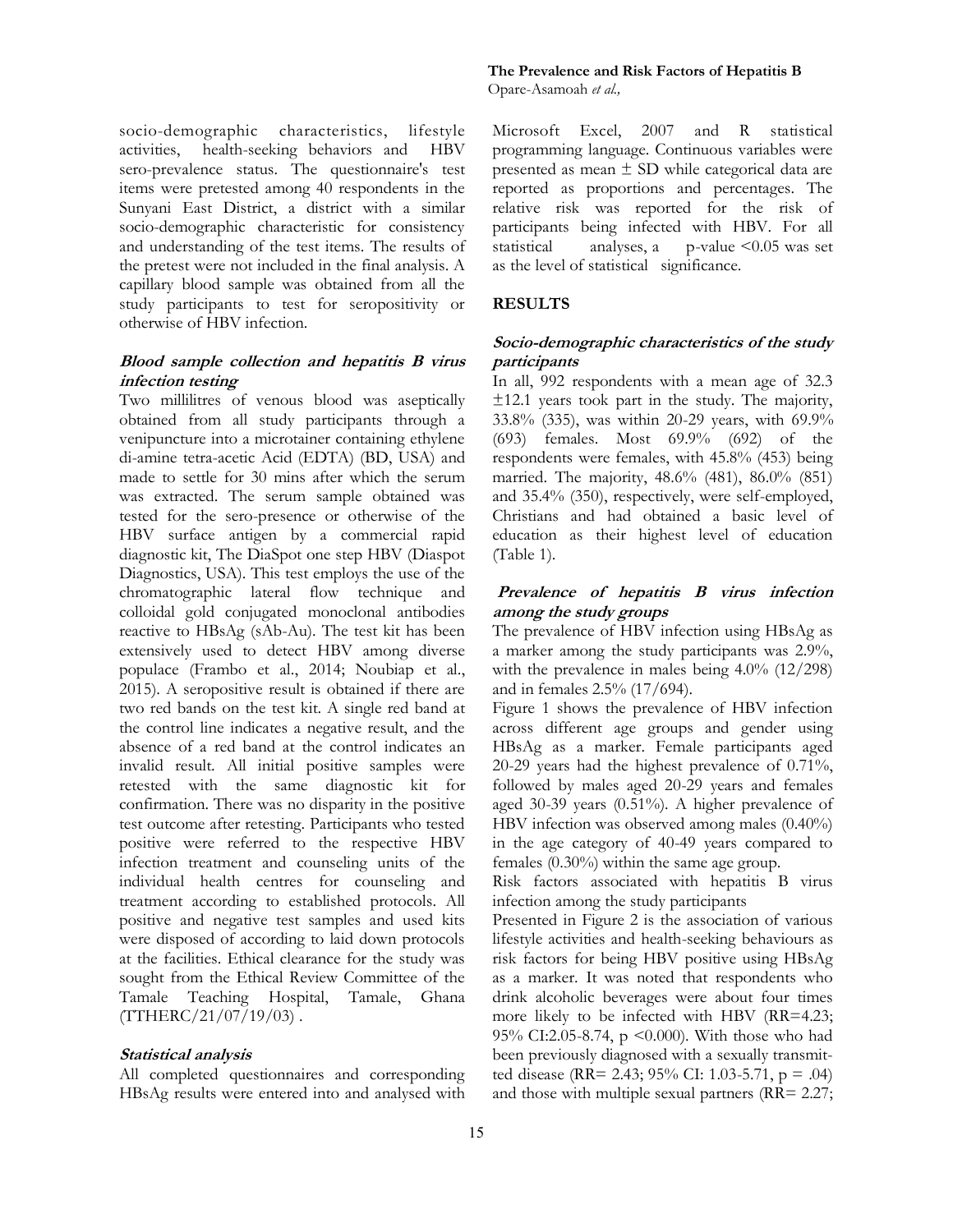**The Prevalence and Risk Factors of Hepatitis B**  Opare-Asamoah *et al.,*



**Figure 1: Sero-prevalence of HBV infection among different age groups and gender using HBsAg as a marker**

**Figure 2: The risk of being HBsAg seropositive associated with various lifestyle activities and health-seeking behaviours among study participants**

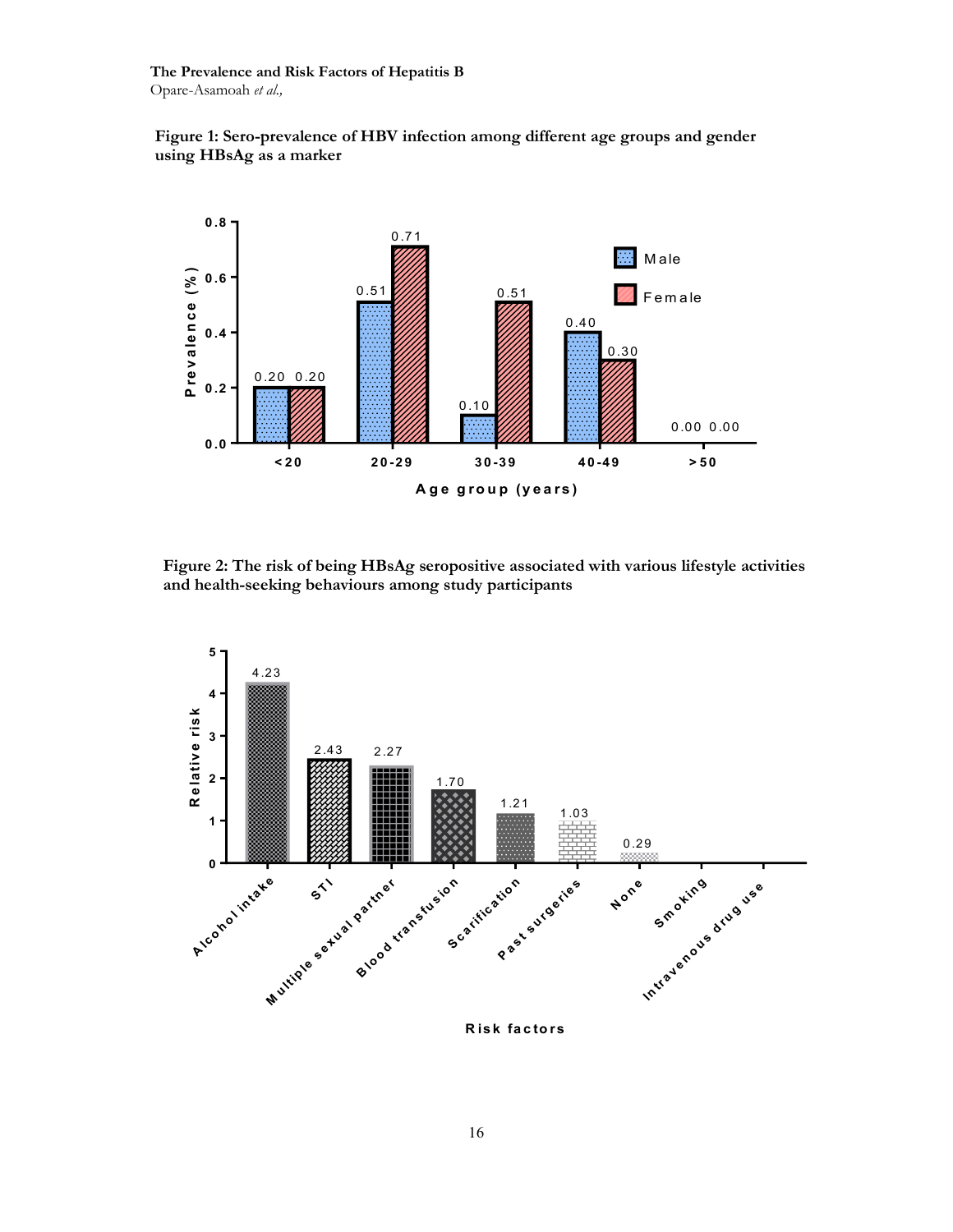95% CI: 1.11-4.65,  $p = .02$ ) being approximately twice as likely to be hepatitis B virus-positive.

#### **DISCUSSION**

Hepatitis B virus (HBV) infection has been categorized as a disease of public health importance in sub-Saharan Africa. Prevalence rates greater than 8% have been reported for Ghana, therefore, classifying the country as a hepatitis B endemic zone (Howell et al., 2014; Abesig et al., 2020).

The prevalence of HBV infection using HBsAg as a marker of 2.9% noted in this study was lower than the global HBV prevalence of 3.6% (Schweitzer et al., 2015) and the country-wide prevalence 8.4% (Abesig et al., 2020). Furthermore, a study by Sweitzer et al. in 2015 demonstrated a much higher (12.9%) prevalence of HBV infection in Ghana (Schweitzer et al., 2015). Hepatitis B virus infection prevalence in this study was also lower than 12.3% reported by Ofori-Asenso and Agyeman in a systematic review and meta-analysis of HBV infection across all six regions of Ghana (Ofori-Asenso and Agyeman, 2016). Within the Bono Region, a comparatively higher prevalence of HBV infection has also been reported by Mutocheluh et al. (2014) and Walana et al. (2014). It is unclear the underlying causes of this low prevalence of HBV infection among the study participants, but it is not far-fetched to attribute this to the increase in vaccination awareness against HBV infection (Borch et al., 2017). The increase in vaccination awareness is aimed at the World Health Organization (WHO) set target of eliminating HBV infection by 2030 (WHO, 2017; Waheed et al., 2018).

The higher prevalence of HBV infection using HBsAg as a marker among males noted in this study was consistent with findings by Amidu et al. (2012) and Ephraim et al. (2015), in which they reported a higher prevalence among males among similar respondents in the Ashanti Region of Ghana. However, it must be emphasized that globally, the difference in prevalence between males and females is relatively small, although females had a lower overall HBsAg prevalence of 3.5% compared to 3.9% in males (Ott et al., 2012). The higher prevalence among males is associated with faster clearance of the hepatitis B surface antigen (HBsAg) in women than in men (Yuen et al., 2016).

The highest number of seropositive cases within the

age groups of 20-29 and 30-39 years noted in this study was consistent with earlier work by Dongdem et al. (2012) among blood donors at the Tamale Teaching Hospital. These age groups represent the most active people who are more likely to engage in activities that increase their risk of acquiring the virus.

The intake of alcohol as a significant risk for HBV infection noted in this study was consistent with earlier works by Iida-Ueno et al. (2017). Though alcohol is not a known direct risk factor for HBV infection, it contributes to the development of liver diseases (Osna et al., 2021). Alcohol not only facilitates the disease progression of hepatitis in infected individuals it also enables the virus to persist chronically. Although the mechanisms through which alcohol enhances the development of HBV liver disease are not fully understood, oxidative stress, Golgi apparatus stresses, suppressed immune response and increased HBV replication are some of the mechanisms propounded as possible factors in the development of the disease (Ohashi et al., 2018; Ganesan et al., 2020).

Previous diagnoses of sexually transmitted disease and having multiple sexual partners as risk factors of HBV infection, which has been extensively reported in literature, were confirmed in this study (Obi et al., 2006; Rabiu et al., 2010). Modification of sexual behaviours with its associated reduction in sexually transmitted disease may go a long way in helping in the reduction of HBV infection.

### **CONCLUSION**

The study showed a low prevalence of HBV infection using HBsAg as a serum marker to diagnose the infection. Different infectivity rates prevail in other geographical areas of the country. Therefore, it is erroneous to extrapolate the findings of this study conducted in a specific study area to be the national HBV prevalence. Vaccination remains our best tool to prevent HBV infection. In light of these findings, it is recommended that health education on reducing alcohol intake and modification of sexual lifestyle activities should be stepped up. This may go a long way in reducing the burden of HBV infection in individuals and society as a whole.

#### **Acknowledgments**

We acknowledge the valuable contribution of the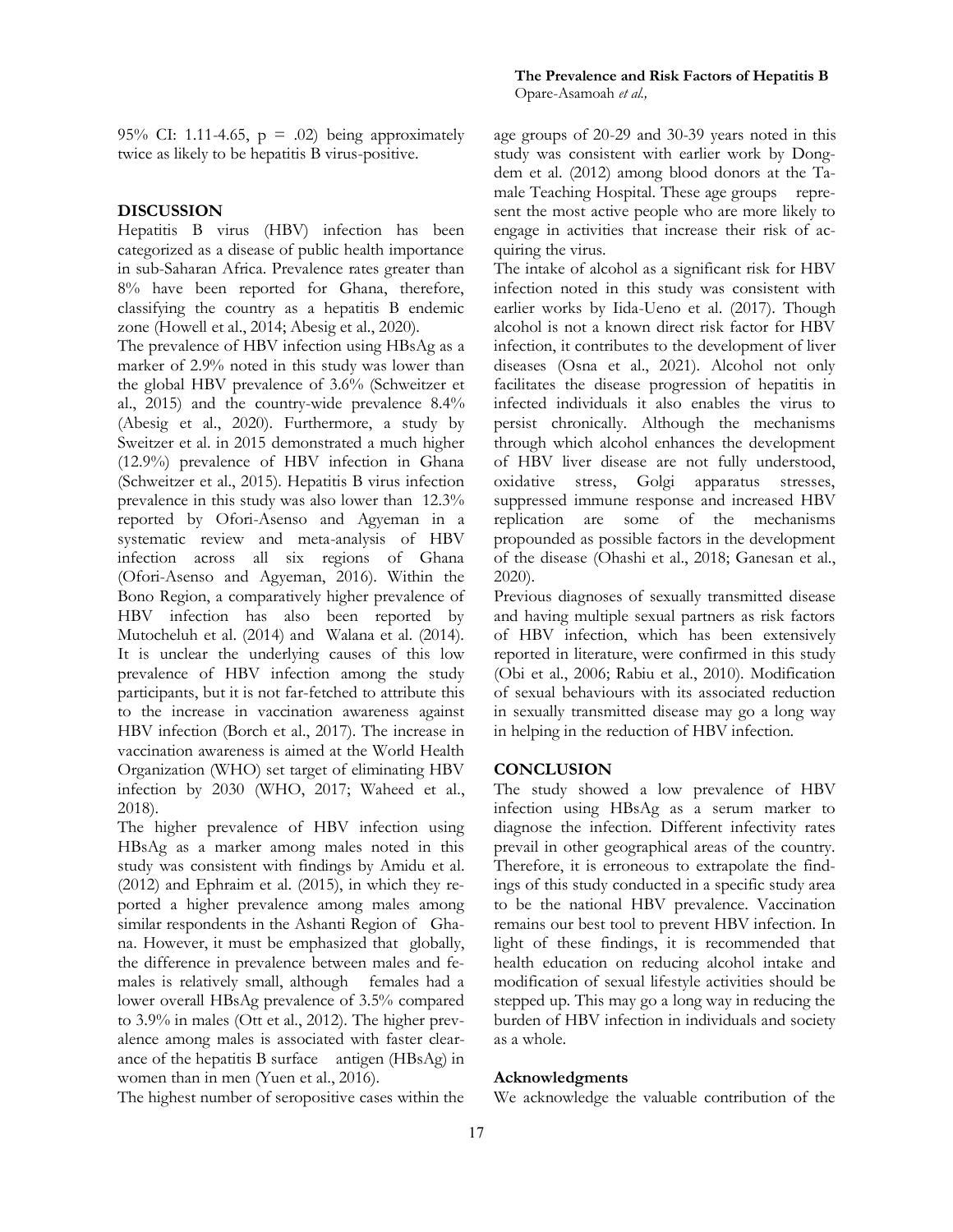## **The Prevalence and Risk Factors of Hepatitis B**

Opare-Asamoah *et al.,*

various staff at all the study centres.

# **Conflict of interest**

The authors declare that they have no competing interests whatsoever.

#### **REFERENCES**

- Abesig, J., Chen, Y., Wang, H., Sompo, F. M., & Wu, I. X. (2020). Prevalence of viral hepatitis B in Ghana between 2015 and 2019: A systematic review and meta-analysis. *PloS one*, *15*(6), e0234348.
- Adjei, C. A., Atibila, F., Apiribu, F., Ahordzor, F., Attafuah, P. A., Ansah-Nyarko, M., Asamoah, R., & Menkah, W. (2018). Hepatitis B infection among parturient women in Peri-Urban Ghana. *Am. J. Trop. Med. Hyg*, *99*(6), 1469-1474.
- Amidu, N., Alhassan, A., Obirikorang, C., Feglo, P., Majeed, S., Timmy-Donkoh, E., & Afful, D. (2012). Sero-prevalence of hepatitis B surface (HBsAg) antigen in three densely populated communities in Kumasi, Ghana. *J. Biomed. Sci.*, *1*(2).
- Blankson, A., Wiredu, E., Gyasi, R., Adjei, A., & Tettey, Y. (2005). Sero-prevalence of Hepatitis B and C viruses in cirrhosis of the liver in Accra, Ghana. *Ghana Med J*, *39*(4), 132.
- Borch, A., Kolster, C., Gluud, C., & Gluud, L. L. (2017). Vaccines for preventing hepatitis B in healthcare workers (an updated protocol). *The Cochrane Database of Systematic Reviews*, *2017*(6).
- Dongdem, J. T., Kampo, S., Soyiri, I. N., Asebga, P. N., Ziem, J. B., & Sagoe, K. (2012). Prevalence of hepatitis B virus infection among blood donors at the Tamale Teaching Hospital, Ghana (2009). *BMC research 5*(1), 115.
- Ephraim, R., Donko, I., Sakyi, S. A., Ampong, J., & Agbodjakey, H. (2015). Seroprevalence and risk factors of hepatitis B and hepatitis C infections among pregnant women in the Asante Akim North Municipality of the Ashanti region, Ghana; a cross sectional study. *Afr Health Sci*, *15*(3), 709-713.
- Frambo, A. A. B., Atashili, J., Fon, P. N., & Ndumbe, P. M. (2014). Prevalence of

HBsAg and knowledge about hepatitis B in pregnancy in the Buea Health District, Cameroon: a cross-sectional study. *BMC research notes*, *7*(1), 394.

- Ganesan, M., Eikenberry, A., Poluektova, L. Y., Kharbanda, K. K., & Osna, N. A. (2020). Role of alcohol in pathogenesis of hepatitis B virus infection. *World J Gastroenterol.*, *26*(9), 883-903. [https://doi.org/10.3748/](https://doi.org/10.3748/wjg.v26.i9.883) [wjg.v26.i9.883](https://doi.org/10.3748/wjg.v26.i9.883)
- GDHS. (2014). *Ghana Demographic Health Survey*. Ghana Statistical Services.
- Goldstein, S. T., Zhou, F., Hadler, S. C., Bell, B. P., Mast, E. E., & Margolis, H. S. (2005). A mathematical model to estimate global hepatitis B disease burden and vaccination impact. *Int J Epidemiol, 34*(6), 1329-1339.
- Howell, J., Ladep, N. G., Lemoin, M., Thursz, M. R., & Taylor-Robinson, S. D. (2014). Hepatitis B in sub-saharan Africa. *South Sudan Med. J.*, *7*(3), 59-61.
- Iida-Ueno, A., Enomoto, M., Tamori, A., & Kawada, N. (2017). Hepatitis B virus infection and alcohol consumption. *World J Gastroenterol.*, *23*(15), 2651-2659. [https://](https://doi.org/10.3748/wjg.v23.i15.2651) [doi.org/10.3748/wjg.v23.i15.2651](https://doi.org/10.3748/wjg.v23.i15.2651)
- Lavanchy, D., & Kane, M. (2016). Global epidemiology of hepatitis B virus infection. In *Hepatitis B virus in human diseases* (pp. 187- 203). Springer.
- Le Gargasson, J.-B., Nyonator, F. K., Adibo, M., Gessner, B. D., & Colombini, A. (2015). Costs of routine immunization and the introduction of new and underutilized vaccines in Ghana. *Vaccine*, *33*, A40-A46.
- MacLachlan, J. H., & Cowie, B. C. (2015). Hepatitis B virus epidemiology. *Cold Spring Harbor perspectives in medicine*, *5*(5), a021410.
- Mutocheluh, M., Owusu, M., Kwofie, T. B., Akadigo, T., Appau, E., & Narkwa, P. W. (2014). Risk factors associated with hepatitis B exposure and the reliability of five rapid kits commonly used for screening blood donors in Ghana. *BMC research notes*, *7*(1), 873.
- Nkrumah, B., Owusu, M., Frempong, H., & Averu, P. (2011). Hepatitis B and C viral in-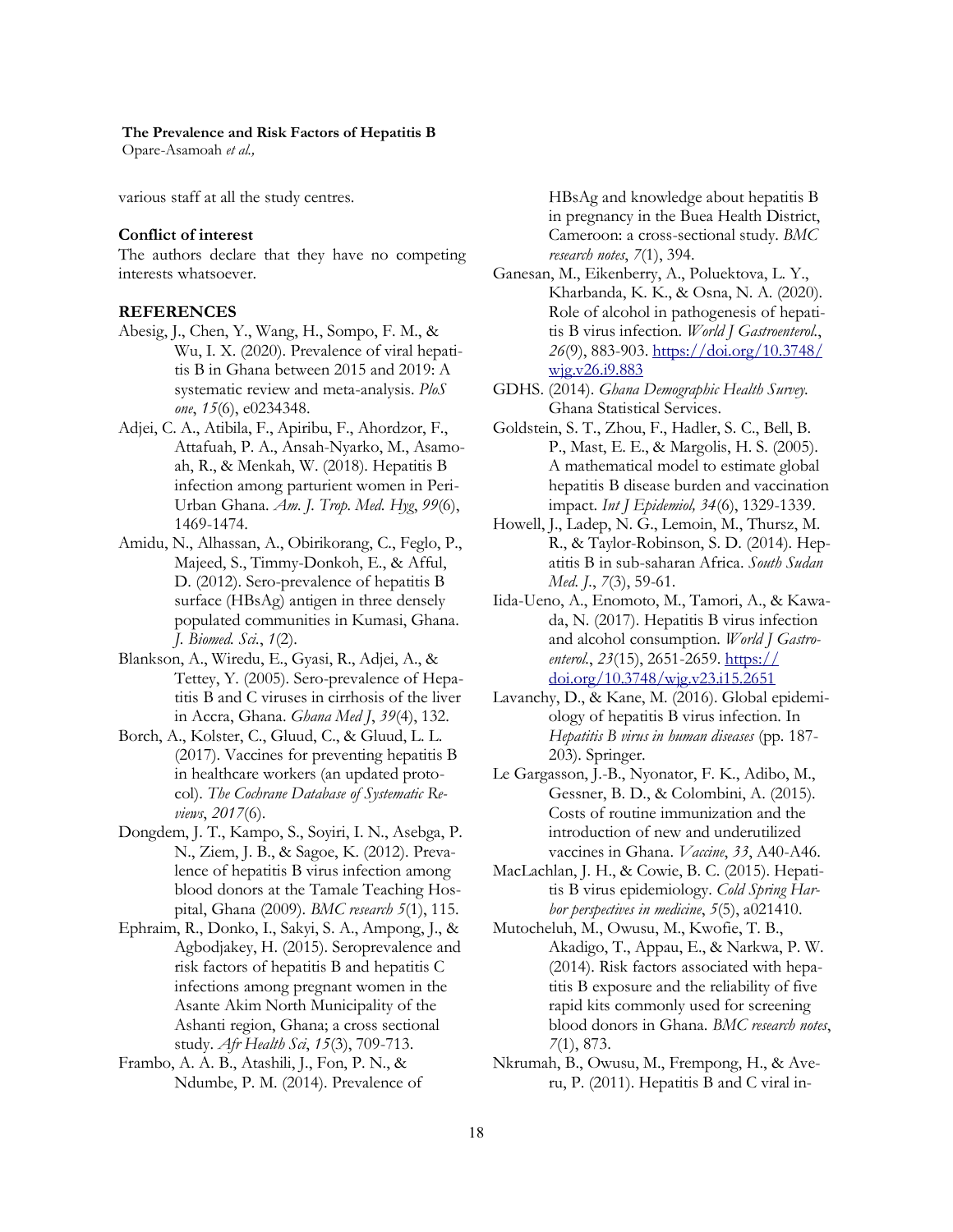fections among blood donors from rural Ghana. *Ghana Med. J.*, *45*(3).

- Noubiap, J. J. N., Nansseu, J. R. N., Ndoula, S. T., Bigna, J. J. R., Jingi, A. M., & Fokom-Domgue, J. (2015). Prevalence, infectivity and correlates of hepatitis B virus infection among pregnant women in a rural district of the Far North Region of Cameroon. *BMC Public Health*, *15*(1), 1-7.
- Obi, S. N., Onah, H. E., & Ezugwu, F. O. (2006). Risk factors for hepatitis B infection during pregnancy in a Nigerian obstetric population. *J Obstet Gynaecol.*, *26*(8), 770-772. [https://](https://doi.org/10.1080/01443610600963986)

[doi.org/10.1080/01443610600963986](https://doi.org/10.1080/01443610600963986)

- Ofori-Asenso, R., & Agyeman, A. A. (2016). Hepatitis B in Ghana: a systematic review & meta-analysis of prevalence studies (1995- 2015). *BMC Infect. Dis.*, *16*(1), 130.
- Ohashi, K., Pimienta, M., & Seki, E. (2018). Alcoholic liver disease: A current molecular and clinical perspective. *Liver research*, *2*(4), 161- 172.
- Osna, N. A., Ganesan, M., Seth, D., Wyatt, T. A., Kidambi, S., & Kharbanda, K. K. (2021). Second hits exacerbate alcohol-related organ damage: an update. *Alcohol Alcohol*, *56*  $(1), 8-16.$
- Ott, J., Stevens, G., Groeger, J., & Wiersma, S. (2012). Global epidemiology of hepatitis B virus infection: new estimates of agespecific HBsAg seroprevalence and endemicity. *Vaccine*, *30*(12), 2212-2219.
- Parkin, D. M., Bray, F., Ferlay, J., & Pisani, P. (2005). Global cancer statistics, 2002. *CA Cancer J Clin*, *55*(2), 74-108.
- Perz, J. F., Armstrong, G. L., Farrington, L. A., Hutin, Y. J., & Bell, B. P. (2006). The contributions of hepatitis B virus and hepatitis C virus infections to cirrhosis and primary liver cancer worldwide. *J Hepatol*, *45*(4), 529 -538.
- Rabiu, K. A., Akinola, O. I., Adewunmi, A. A., Omololu, O. M., & Ojo, T. O. (2010). Risk factors for hepatitis B virus infection among pregnant women in Lagos, Nigeria. *Acta Obstet Gynecol Scand*, *89*(8), 1024-1028.

**The Prevalence and Risk Factors of Hepatitis B**  Opare-Asamoah *et al.,*

[https://](https://doi.org/10.3109/00016349.2010.482580)

[doi.org/10.3109/00016349.2010.482580](https://doi.org/10.3109/00016349.2010.482580)

- Schweitzer, A., Horn, J., Mikolajczyk, R. T., Krause, G., & Ott, J. J. (2015). Estimations of worldwide prevalence of chronic hepatitis B virus infection: a systematic review of data published between 1965 and 2013. *The Lancet*, *386*(10003), 1546-1555.
- Seto, W.-K., Lo, Y.-R., Pawlotsky, J.-M., & Yuen, M.-F. (2018). Chronic hepatitis B virus infection. *The Lancet*, *392*(10161), 2313- 2324.
- Si, J., Yu, C., Guo, Y., Bian, Z., Meng, R., Yang, L., Chen, Y., Jin, J., Liu, J., Guo, Z., Chen, J., Chen, Z., Lv, J., Li, L., & China Kadoorie Biobank Collaborative, G. (2019). Chronic hepatitis B virus infection and total and cause-specific mortality: a prospective cohort study of 0.5 million people. *BMJ open*, *9*(4), e027696-e027696. [https://](https://doi.org/10.1136/bmjopen-2018-027696) [doi.org/10.1136/bmjopen-2018-027696](https://doi.org/10.1136/bmjopen-2018-027696)
- Waheed, Y., Siddiq, M., Jamil, Z., & Najmi, M. H. (2018). Hepatitis elimination by 2030: progress and challenges. *World J Gastroenterol*, *24*(44), 4959.
- Walana, W., Hokey, P., & Ahiaba, S. (2014). Seroprevalence of hepatitis B virus infection among blood donors: a retrospective study in the Kintampo Municipal hospital, Ghana. *Open J. Med. Microbiol.*
- Wasley, A., Kruszon-Moran, D., Kuhnert, W., Simard, E. P., Finelli, L., McQuillan, G., & Bell, B. (2010). The prevalence of hepatitis B virus infection in the United States in the era of vaccination. *J. Infect. Dis.*, *202*(2), 192-201.
- WHO. (2017). End hepatitis by 2030: prevention, care and treatment of viral hepatitis in the African Region: framework for action, 2016-2020.
- WHO. (2021). *WHO fact sheets Hepatitis B*. WHO. Retrieved 04/01/2022 from [https://](https://www.who.int/news-room/fact-sheets/detail/hepatitis-b) [www.who.int/news-room/fact-sheets/](https://www.who.int/news-room/fact-sheets/detail/hepatitis-b) [detail/hepatitis-b](https://www.who.int/news-room/fact-sheets/detail/hepatitis-b)
- Yuen, M.-F., Ahn, S. H., Chen, D.-S., Chen, P.-J., Dusheiko, G. M., Hou, J.-L., Maddrey, W. C., Mizokami, M., Seto, W.-K., & Zoulim, F. (2016). Chronic Hepatitis B virus